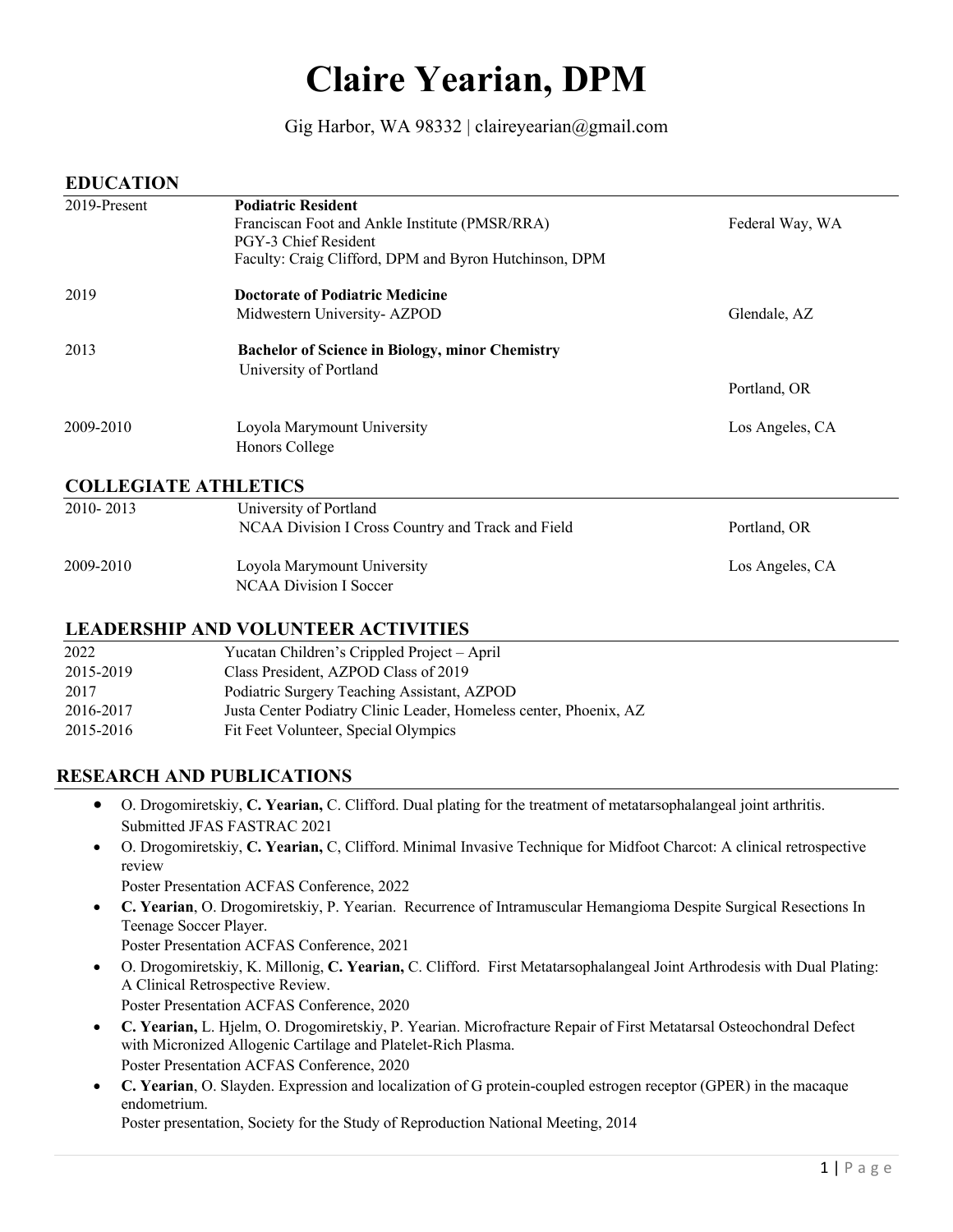## **LECTURE PRESENTATIONS**

- Tourniquet use in lower extremity surgery: updates on risks, recommendations, and outcomes. IFAF conference, 2021
- Complications of a Calcaneal Fracture. WPSMA State Meeting, 2021
- Complications in a diabetic patient. ACFAS Complications, 2019
- •

## **PROFESSIONAL AND SKILL DEVELOPMENT**

| 2021             | <b>Baltimore Limb Deformity Correction Course</b>            | Baltimore, MD   |
|------------------|--------------------------------------------------------------|-----------------|
| 2021             | <b>AAFAO Advanced Course</b>                                 | Dallas, TX      |
| 2021             | <b>Axogen Microsurgery Lab</b>                               | Federal Way, WA |
| 2021             | <b>Chicago Lower Extremity Surgical Symposium</b>            | Virtual Format  |
| 2021             | <b>Seattle Lower Extremity Surgical Symposium</b>            | Virtual Format  |
| 2020             | <b>IFAF Ankle Arthroscopy Course</b>                         | Fremont, CA     |
| 2018, 2020       | <b>Franciscan External Fixation Deformity Course</b>         | Federal Way, WA |
| 2019, 2020, 2021 | <b>Arthrex Arthroscopy and Skills Lab</b>                    | Renton, WA      |
| 2019, 2020, 2021 | <b>Arthrex MIS Skills Lab</b>                                | Renton, WA      |
| 2019             | <b>Lower Extremity External Fixation Fundamentals Course</b> | Burr Ridge, IL  |
| 2019             | <b>AAFAO Beginner Course</b>                                 | Dallas, TX      |
| 2019, 2021       | <b>Wright Medical Minimally Invasive Surgery Lab</b>         | Federal Way, WA |
| 2019, 2021       | <b>Wright Medical Total Ankle Course</b>                     | Federal Way, WA |

#### **CONFERENCES ATTENDED**

| 2021       | <b>APMA Fall Virtual Coding Seminar</b>                    | Virtual Format  |
|------------|------------------------------------------------------------|-----------------|
| 2021       | <b>ACFAS Scientific Conference</b>                         | Las Vegas, NV   |
| 2021       | <b>WA State Podiatry Medical Association Meeting</b>       | Virtual Format  |
| 2020, 2019 | <b>International Foot and Ankle Seattle Summer Seminar</b> | Seattle, WA     |
| 2020       | <b>Seattle Lower Extremity Surgery Symposium</b>           | Virtual Format  |
| 2020       | <b>ACFAS Scientific Conference</b>                         | San Antonio, TX |
| 2019       | <b>ACFAS Pacific Region Complications Conference</b>       | Seattle, WA     |
| 2019       | <b>Chicago Lower Extremity Surgical Symposium</b>          | Burr Ridge, IL  |

#### **WORK EXPERIENCE**

| 2013-2015 | Laboratory Technician- Oregon Health & Sciences University                | Hillsboro, OR |
|-----------|---------------------------------------------------------------------------|---------------|
|           | Oregon National Primate Research Center – immunohistochemistry specialist |               |

#### **LISCENSURES AND BOARD CERTIFICATIONS**

| 2021           | American Board of Foot & Ankle Surgeons Forefoot & Rearfoot Qualified                     |
|----------------|-------------------------------------------------------------------------------------------|
| 2019- Present  | Podiatric Physician and Surgeon Limited License                                           |
| 2018 - Present | Advanced Cardiac Life Support                                                             |
| 2018 - Present | Basic Life Support                                                                        |
|                | 2016, 2019, 2021 National Board of Podiatric Medical Examiners: Part I, Part II, Part III |

#### **PROFESSIONAL MEMBERSHIPS**

| 2015-Present | American College of Foot and Ankle Surgery     |
|--------------|------------------------------------------------|
| 2015-Present | American Podiatric Medicine Association        |
| 2019-Present | International Foot and Ankle Foundation        |
| 2019-Present | Washington State Podiatric Medical Association |

#### **PROFESSIONAL INTERESTS**

Reconstructive foot and ankle surgery, trauma, general podiatry